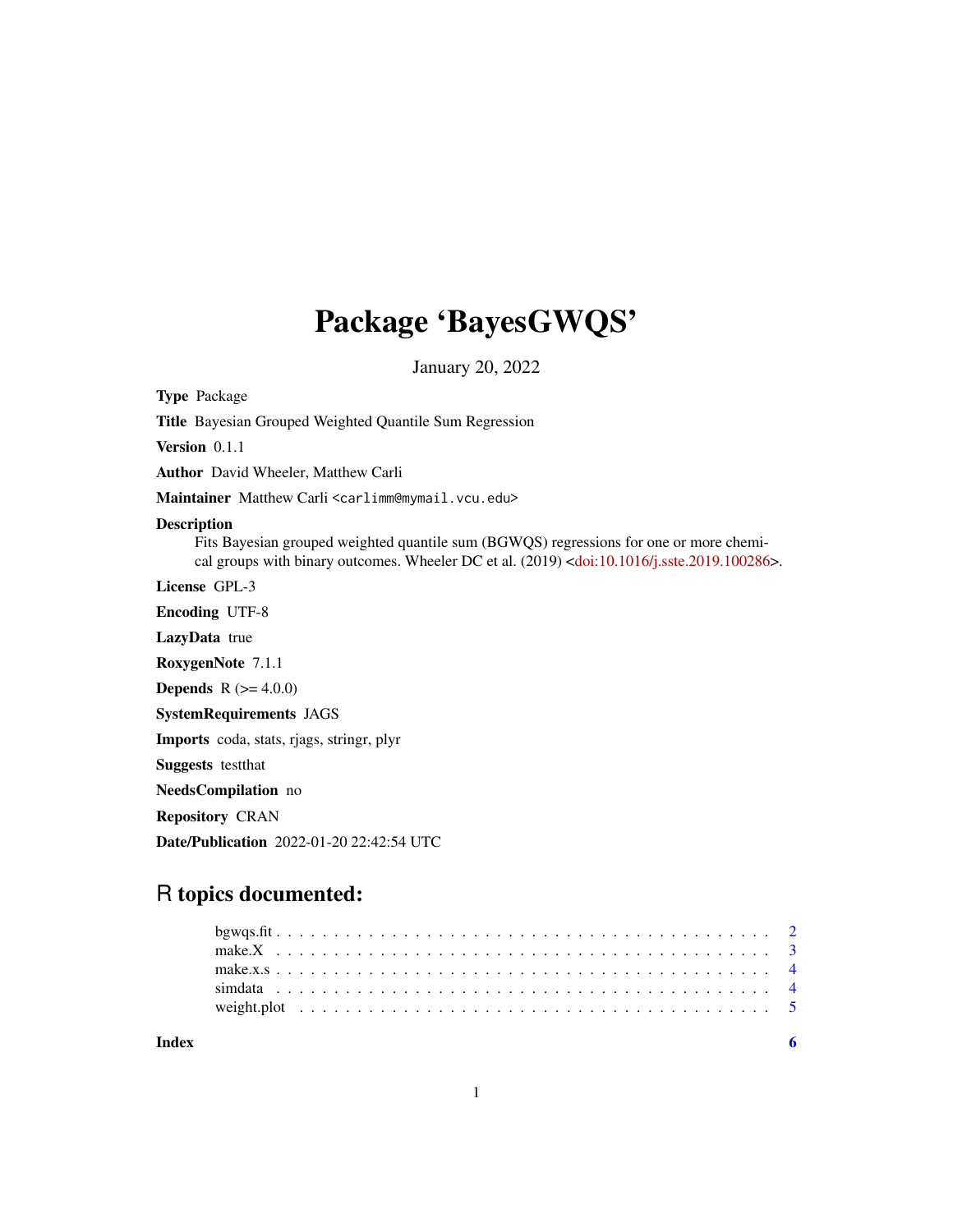<span id="page-1-0"></span>

#### Description

This function fits a Bayesian grouped weighted quantile sum (BGWQS) regression model.

#### Usage

```
bgwqs.fit(
 y,
 x,
 z,
 x.s,
 n.quantiles = 4,
 working.dir,
 n.chains = 1,
 n.iter = 10000,
 n.burnin = 5000,
 n.thin = 1,
 n.addapt = 500,DIC = FALSE
)
```
#### Arguments

| y           | A vector containing outcomes.                                        |
|-------------|----------------------------------------------------------------------|
| X           | A matrix of component data.                                          |
| z           | A vector or matrix of controlling covariates.                        |
| X.S         | A vector of the number of components in each index.                  |
| n.quantiles | The number of quantiles to apply to the component data.              |
| working.dir | A file path to the directory.                                        |
| n.chains    | The number of Markov chains; must be a positive integer.             |
| n.iter      | The number of total iterations per chain, including burn in.         |
| n.burnin    | The number of iterations to discard at the beginning.                |
| n.thin      | The thinning rate; must be a positive integer.                       |
| n.adapt     | The number of adaption iterations.                                   |
| DIC         | Logical; whether or not the user desires the function to return DIC. |

#### Value

A list which includes BUGS output, sample chains post-burnin, and convergence test results.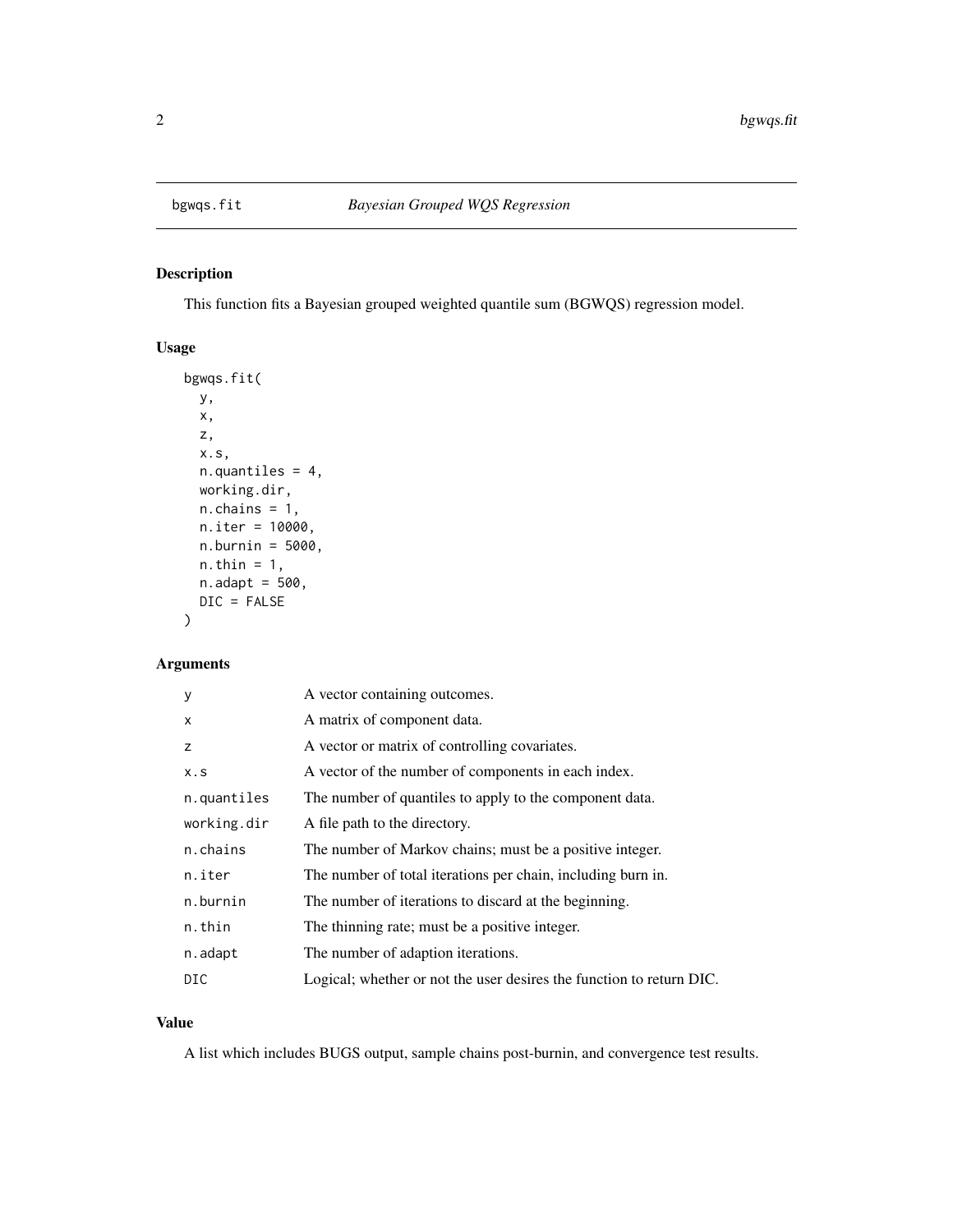#### <span id="page-2-0"></span> $make. X$  3

#### Examples

```
## Not run:
data("simdata")
group_list <- list(c("pcb_118", "pcb_138", "pcb_153", "pcb_180", "pcb_192"),
                   c("as", "cu", "pb", "sn"),
                  c("carbaryl", "propoxur", "methoxychlor", "diazinon", "chlorpyrifos"))
x.s <- make.x.s(simdata, 3, group_list)
X <- make.X(simdata, 3, group_list)
Y <- simdata$Y
work_dir <- tempdir()
results \leq bgwqs.fit(y = Y, x = X, x.s = x.s, n.quantiles=4,
                     working.dir = work_dir,
                 n.chains = 1, n.iter = 10000, n.burnin = 5000, n.thin = 1, n.adapt = 500)
```
## End(Not run)

make.X *Forms matrix of components*

#### Description

This function returns a matrix of component variables, X. The user can specify the desired chemicals and order by creating a list of string vectors, each vector containing the variable names of all desired elements of that group.

#### Usage

make.X(df, num.groups, groups)

#### Arguments

| df         | A data frame containing named component variables                                  |
|------------|------------------------------------------------------------------------------------|
| num.groups | An integer representing the number of component groups desired                     |
| groups     | A list, each item in the list being a string vector of variable names for one com- |
|            | ponent group                                                                       |

#### Value

A matrix of component variables

#### Examples

```
data("simdata")
group_list <- list(c("pcb_118", "pcb_138", "pcb_153", "pcb_180", "pcb_192"),
                   c("as", "cu", "pb", "sn"),
                  c("carbaryl", "propoxur", "methoxychlor", "diazinon", "chlorpyrifos"))
X <- make.X(simdata, 3, group_list)
X
```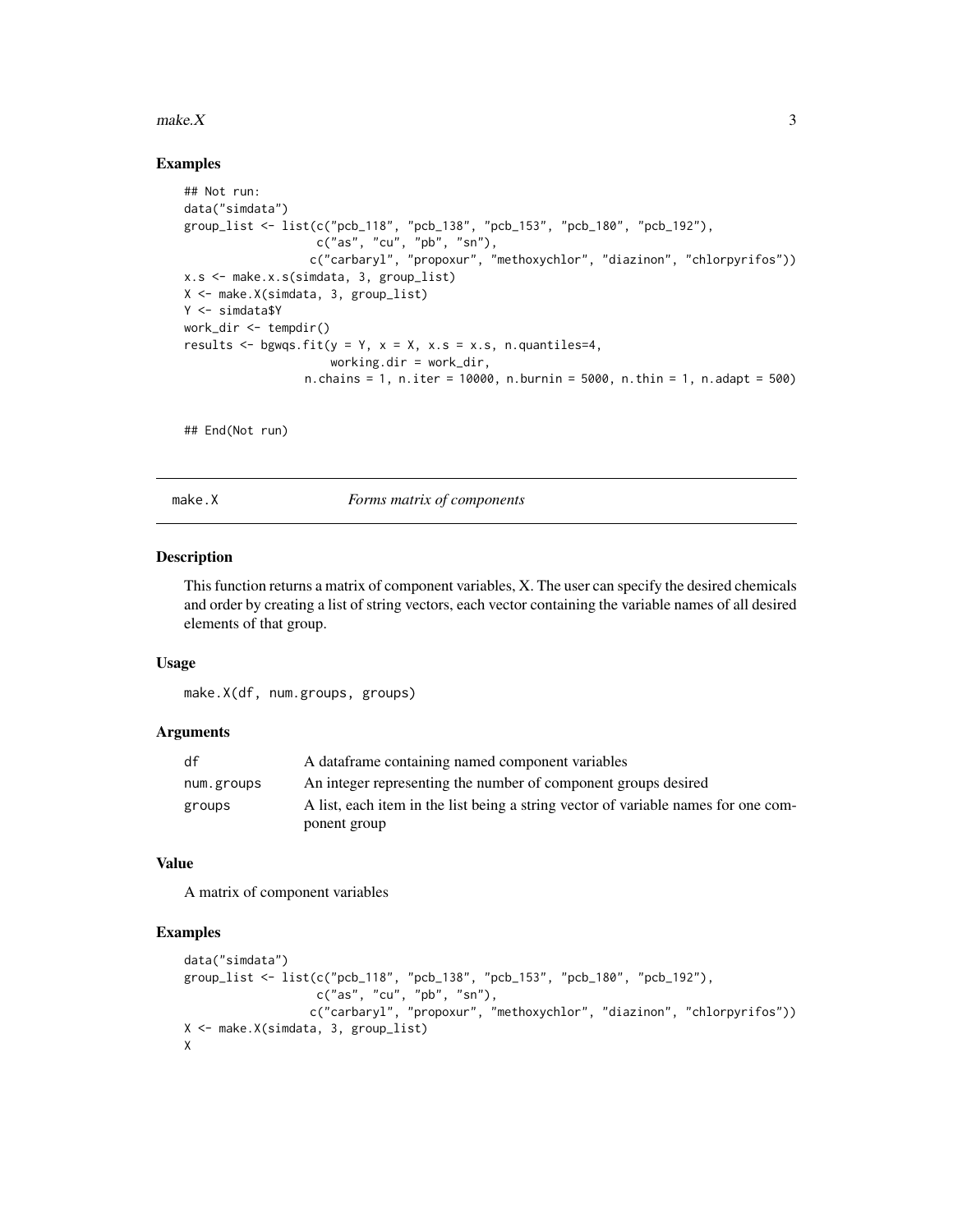<span id="page-3-0"></span>

#### Description

This function returns a vector which lets WQS.fit know the size and order of groups in X

#### Usage

```
make.x.s(df, num.groups, groups)
```
#### Arguments

| df         | A dataframe containing named component variables                                                   |
|------------|----------------------------------------------------------------------------------------------------|
| num.groups | An integer representing the number of component groups desired                                     |
| groups     | A list, each item in the list being a string vector of variable names for one com-<br>ponent group |

#### Value

A vector of integers, each integer relating how many columns are in each group

#### Examples

```
data("simdata")
group_list <- list(c("pcb_118", "pcb_138", "pcb_153", "pcb_180", "pcb_192"),
                   c("as", "cu", "pb", "sn"),
                  c("carbaryl", "propoxur", "methoxychlor", "diazinon", "chlorpyrifos"))
x.s <- make.x.s(simdata, 3, group_list)
x.s
```

| simdata | Simulated data of chemical concentrations and one binary outcome |  |
|---------|------------------------------------------------------------------|--|
|         | variable                                                         |  |

#### Description

Data were simulated to have 0.7 in-group correlation and 0.3 between-group correlation. There are three groups, with the third being significantly correlated to the outcome variable.

#### Usage

simdata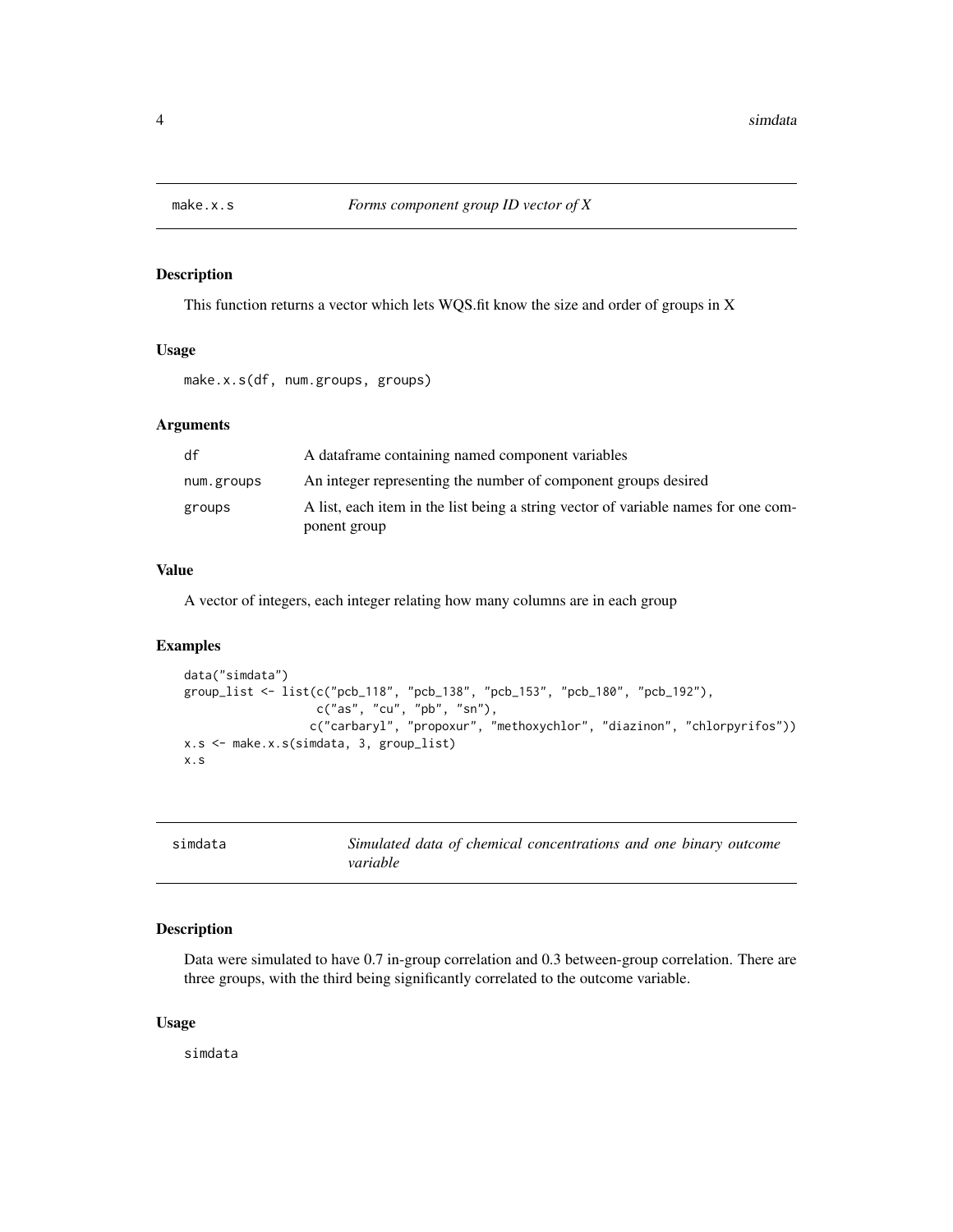#### <span id="page-4-0"></span>weight.plot 5

#### Format

A data frame with 1000 rows and 15 variables:

```
pcb_118 a numeric vector; part of group 1
pcb_138 a numeric vector; part of group 1
pcb_153 a numeric vector; part of group 1
pcb_180 a numeric vector; part of group 1
pcb_192 a numeric vector; part of group 1
as a numeric vector; part of group 2
cu a numeric vector; part of group 2
pb a numeric vector; part of group 2
sn a numeric vector; part of group 2
carbaryl a numeric vector; part of group 3
propoxur a numeric vector; part of group 3
methoxychlor a numeric vector; part of group 3
diazinon a numeric vector; part of group 3
chlorpyrifos a numeric vector; part of group 3
Y a numeric vector; the outcome variable
```
weight.plot *Generates Plots of weights by group*

#### Description

This function takes the object created by the bgwqs.fit function and a vector of group names and generates a random forest variable importance plot for each group. The weights in each group are listed in descending order.

#### Usage

weight.plot(fit.object, group.names, group.list, x.s)

#### Arguments

| fit.object  | The object that is returned by the bgwqs.fit function                                                                |
|-------------|----------------------------------------------------------------------------------------------------------------------|
| group.names | A string vector containing the name of each group included in the BGWQS<br>regression. Will be used for plot titles. |
| group.list  | A list, each item in the list being a string vector of variable names for one com-<br>ponent group.                  |
| X.S         | A vector of the number of components in each index.                                                                  |

#### Value

A plot for each group of the BGWQS regression